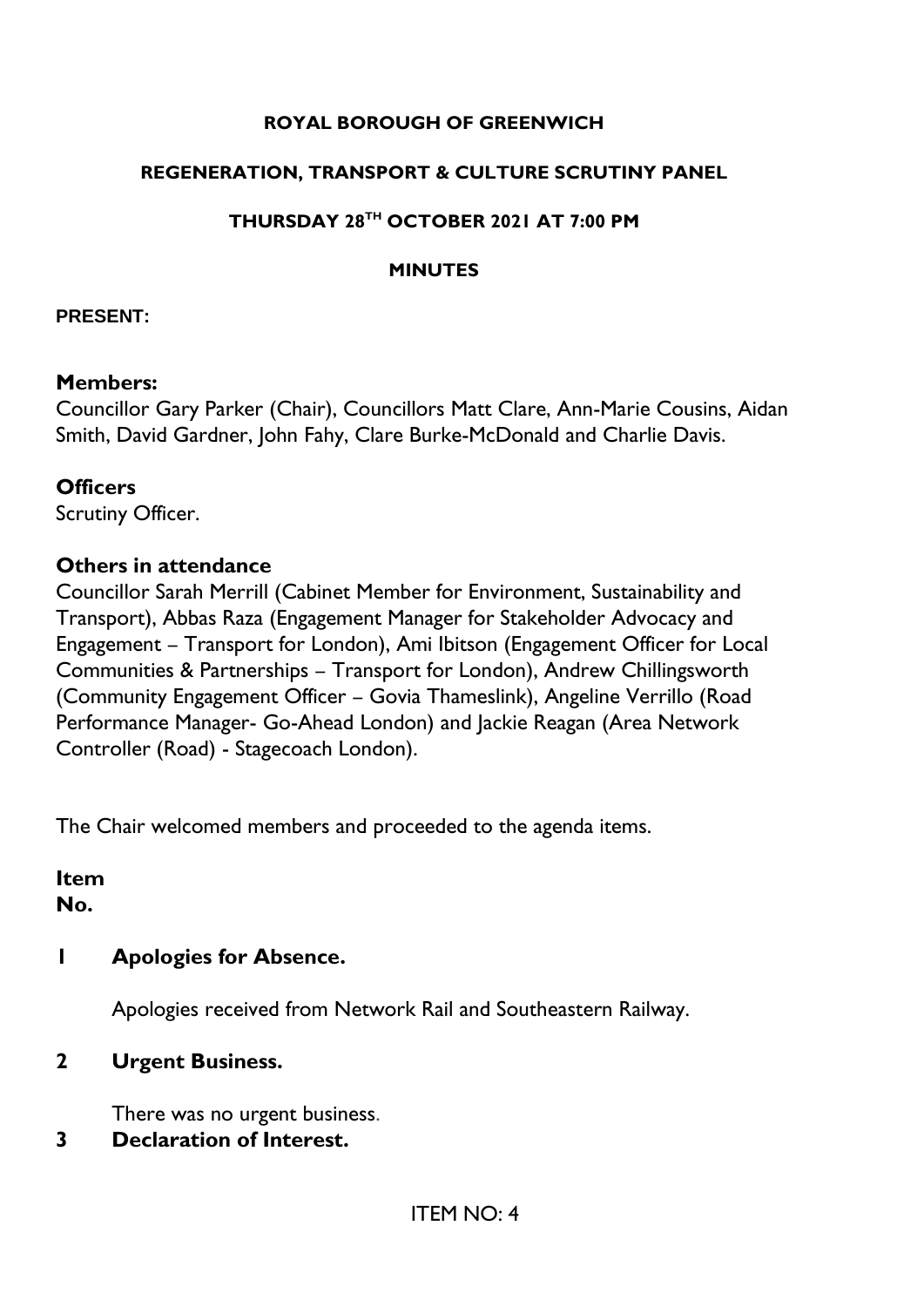## **Resolved –**

That the list of Councillors' memberships as Council appointed representatives on outside bodies, joint committees and school governing bodies be noted.

## **4 Minutes.**

## **Resolved –**

That the Minutes of the meeting of the Panel held on  $13<sup>th</sup>$  October 2021 be agreed and signed as a true and accurate record.

# **5 Annual Transport Scrutiny Meeting.**

### **Transport for London**

The Engagement Manager for Stakeholder Advocacy and Engagement and Engagement Officer for Local Communities & Partnerships gave a presentation to the Panel. The Engagement Manager for Stakeholder Advocacy and Engagement stated that the pandemic has had a catastrophic effect on TfL finances and that majority of their revenue came from fares income. He stated that they had been able to keep the network operational through a series of short-term funding settlements with the latest of these expiring on  $11<sup>th</sup>$ December 2021.

He stated that until ridership stabilises, they would require some level of government subsidy to continue operating. He added that they would like to partner with Government and move to a predictable and efficient system of multi-year investment control periods similar to the system enjoyed by Network Rail. He stated that the situation has meant difficulty in long-term planning and strategy and in how they have been able to provide funding to boroughs for proposals.

The Engagement Manager for Stakeholder Advocacy and Engagement gave ridership figures for the week commencing  $18<sup>th</sup>$  October 2021 to  $24<sup>th</sup>$  October 2021. He stated that weekday tube ridership reached 60 per cent of prepandemic levels whereas weekday bus ridership reached 73 per cent of prepandemic levels. He further stated that weekend tube ridership reached 80 per cent of pre-pandemic levels whereas weekend bus ridership reached 80 per cent of pre-pandemic levels. He added that this was a steady increase in figures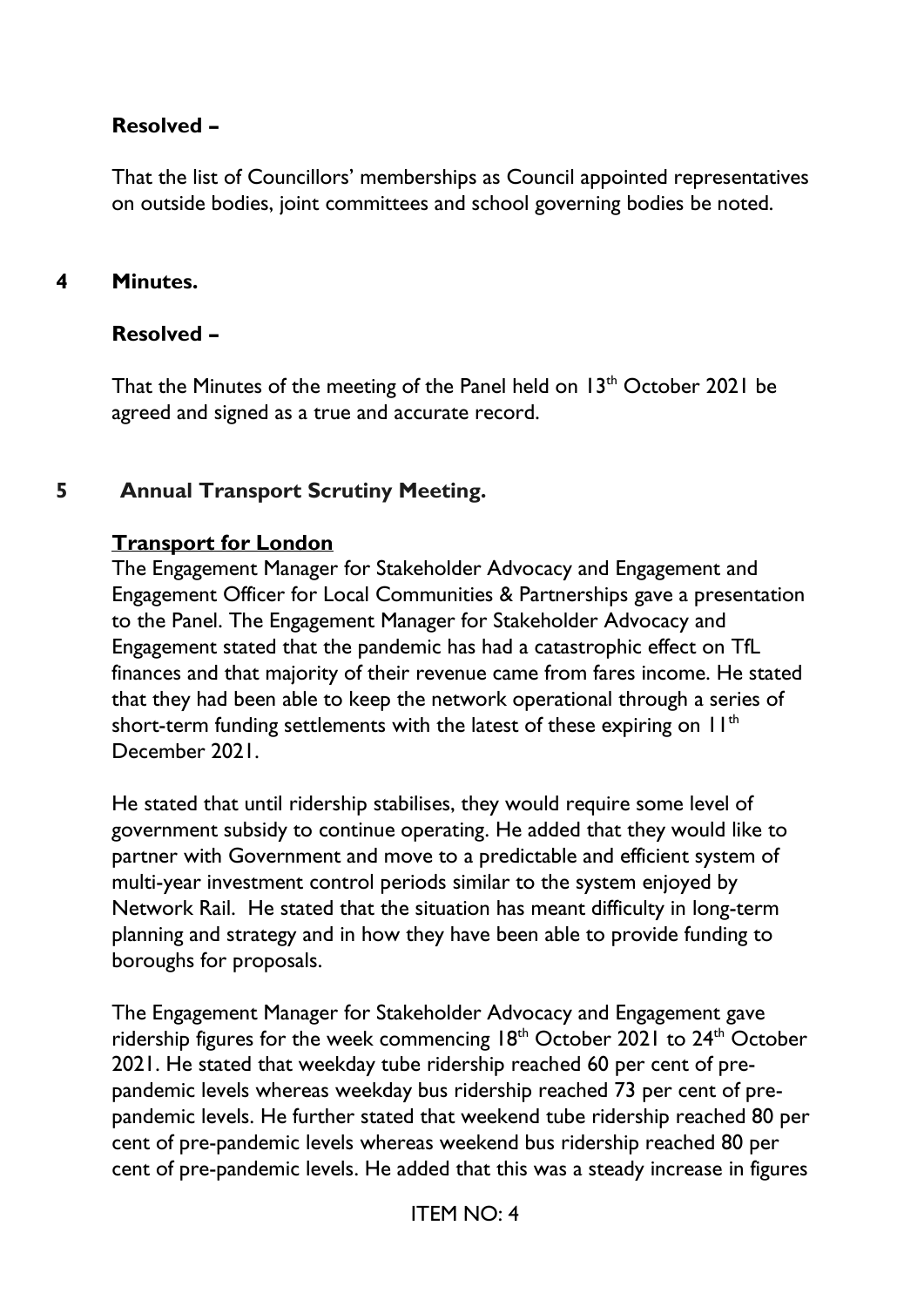from earlier in the spring and summer and emphasised that they were continuing to monitor and assess how factors such as increased home working may affect commuting patterns and demand going into the "new normal". He stated that for areas like North Greenwich Ridership ahs tended to be higher at weekends due to the O2.

The Engagement Officer for Local Communities & Partnerships gave some updates on Greenwich services. She stated that Crossrail remains on track to open the Elizabeth line in the first half of 2022 when passenger services commence between Paddington and Abbey Wood. She stated that when the Elizabeth line opens in the first half of 2022, customers travelling between Reading, Heathrow and central London will still initially have to change at Paddington National Rail station and those coming in from Shenfield will need to change at Liverpool Street National Rail station to use Elizabeth line services. She further stated that full end to end services will be timetabled to commence soon but no later than May 2023. She stated that trial running of trains through the central tunnels was well underway as part of the major railway trials taking place throughout this year. She added that trains are now regularly running at 12 trains per hour through the central section.

The Engagement Officer for Local Communities & Partnerships stated that the manufacturing of the new Docklands Light Railway (DLR) trains for the DLR fleet was well under way and two months ahead of schedule. She stated that initial run of 20-car bodies for trains 1 to 4, was in production and that the first train is now assembled and ready to commence static testing. She revealed that they were on track to start introducing the new trains and enhanced capacity for the Lewisham and Woolwich lines into service as planned in early 2024.

In response to questions from the Panel, the Engagement Officer for Local Communities & Partnerships stated that demand had not returned to pandemic levels. She reassured the Panel that the frequency of busses was not being reduced however transport planners usually investigate and adjust the service if anything is noticed in terms of demand.

Responding to further questions from the Panel, the Engagement Officer for Local Communities & Partnerships stated while bringing things back to normality, Jubilee will be running as late as possible. She also stated that it was possible to introduce more Santander docking stations. The

Responding to further questions from the Panel, the Engagement Officer for Local Communities & Partnerships stated that with regards to DLR extensions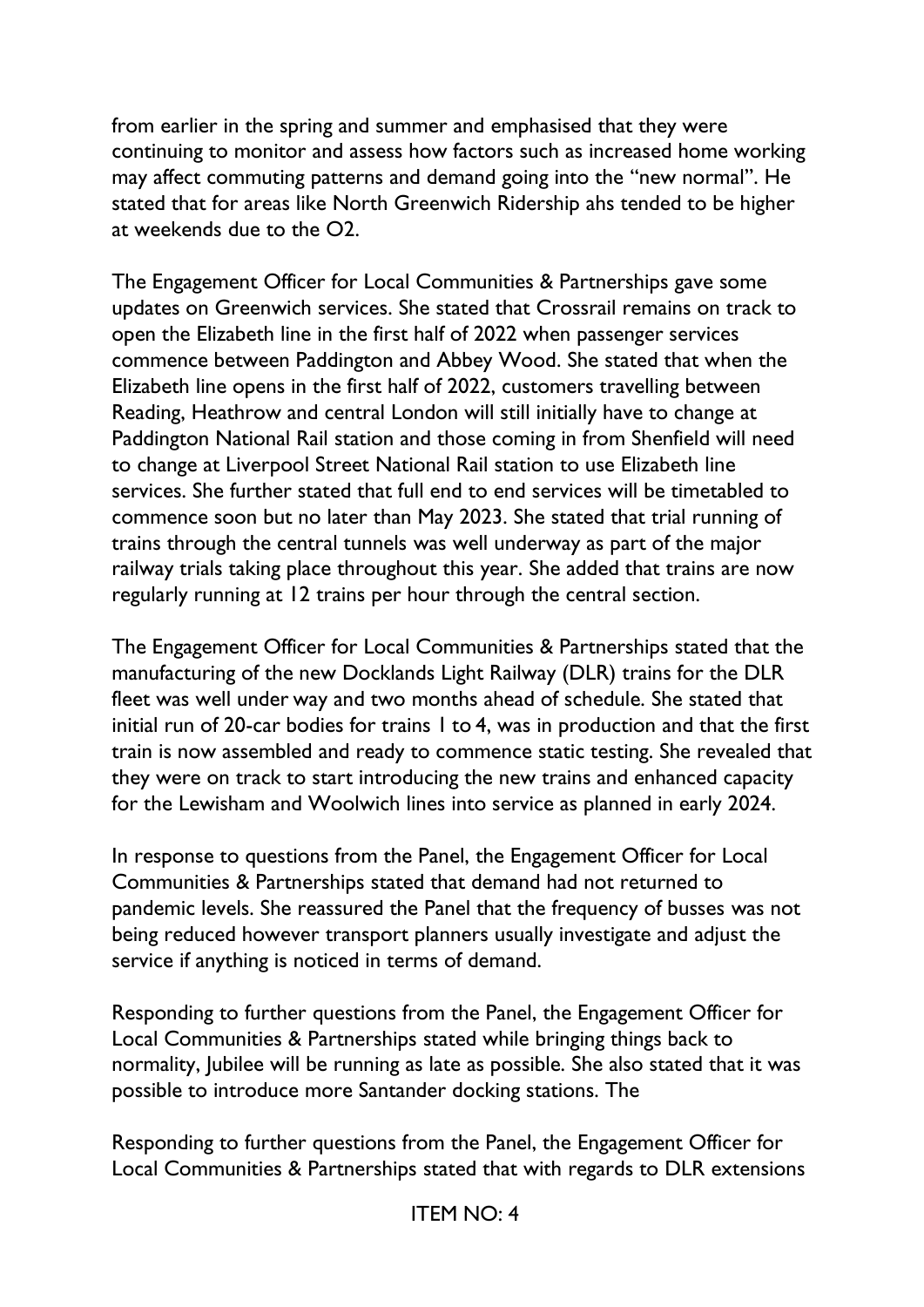Thamesmead will be prioritised since Abbey Wood is getting Crossrail. The Engagement Manager for Stakeholder Advocacy and Engagement stated that Elizabeth Line is scheduled to launch first half next year.

In response to questions from the Panel, the Engagement Manager for Stakeholder Advocacy and Engagement and the Engagement Officer for Local Communities & Partnerships stated that the Creek Road Bridge project will be happening however they need to sort out permits and would hopefully begin by the end of the year. They stated that there are plans to run a transformative scheme at the Angerstein roundabout and area to make It safer and comfortable for cyclists. They added that the scheme is currently on hold due to effects of the covid-19 pandemic.

### **Govia Thameslink**

The Community Engagement Officer for Govia Thameslink highlighted some key areas of the update. He informed the Panel that work was being done to enhance health and safety and added that Samaritans had been introduced on site due to increase in suicide. The Community Engagement Officer stated that one of the main challenges being faced was cancellations due to train driver challenges. He revealed that 41% of cancellations was due to lack of train drivers.

In response to questions from the Panel, the Community Engagement Officer stated that work was being done to make their timetable more resilient to reduce cancellations. He stated that patrols were being done to increase train safety. The Community Engagement Officer reassured the Panel that CCTVs are installed on all trains and that many stations had CCTVs installed.

Responding to a question, the Community Engagement Officer stated that services alerts in the form of twitter announcements and update emails are available to customers.

In response to a question from the Panel, the Community Engagement Officer stated that they are investing in solar panels to help reduce power consumption. He added that installation of Electric Vehicle charging points was underway at many of their stations. He revealed that thirty-four charging point were installed last year making it the highest for any railway station.

# **Go-Ahead and Stagecoach**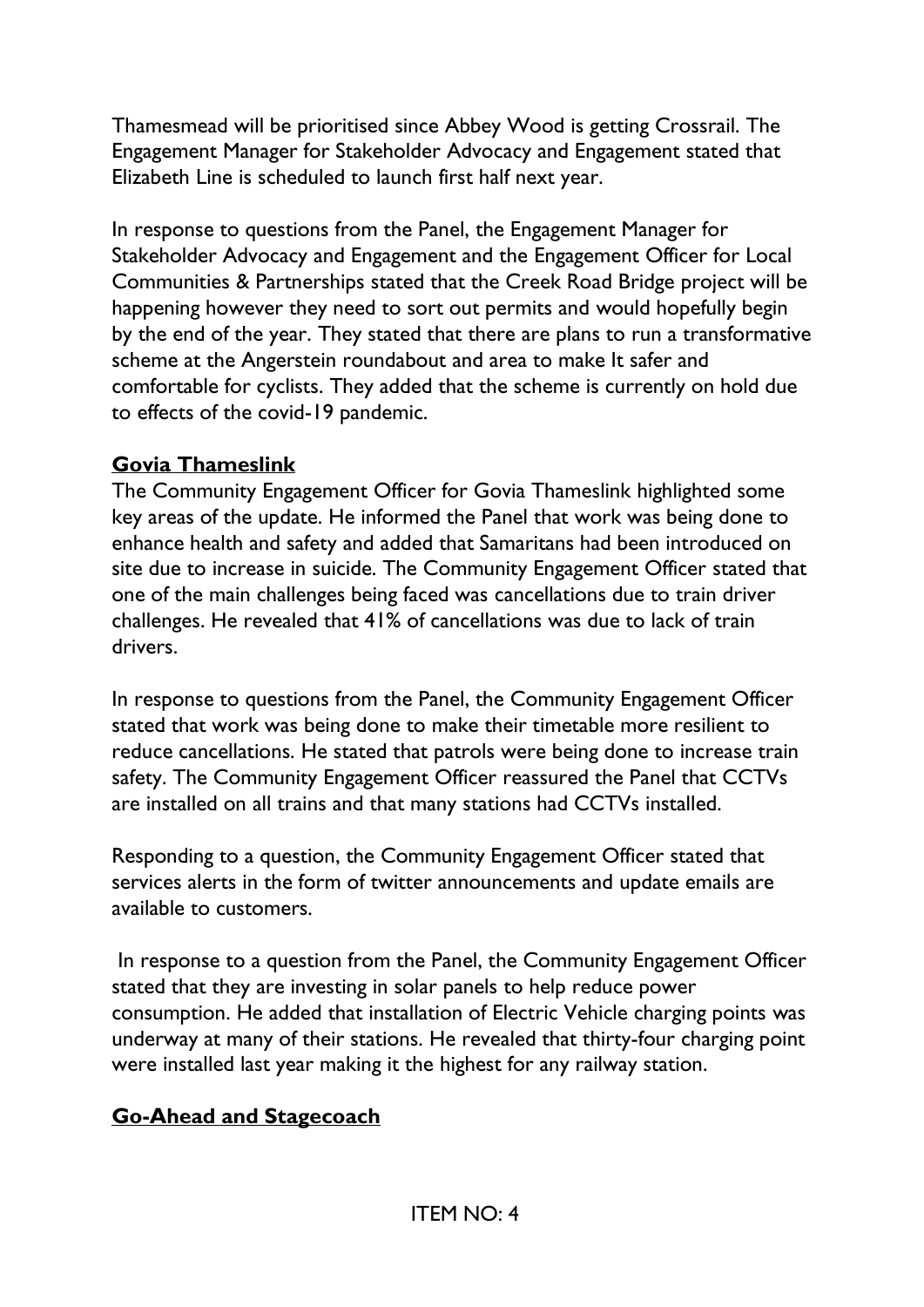The Road Performance Manager for Go-Ahead and the Area Network Controller for Stagecoach London introduced themselves and gave a summary of some of their operations in the borough.

In response to a question about the introduction of an express 161 bus service, the Road Performance Manager for Go-Ahead and the Area Network Controller for Stagecoach London stated that a proposal would have to be submitted as a borough to TfL who would then look at it and advise accordingly.

Responding to a question from the Panel, the Road Performance Manager for Go-Ahead and the Area Network Controller for Stagecoach London stated that they work closely with TfL to ensure that services run smoothly. They stated that they provide feedback in the form of complaints and suggestions to TfL and also support with the safety elements involved with the service.

In response to a question from the Panel, the Road Performance Manager for Go-Ahead and the Area Network Controller for Stagecoach London stated that in order to avoid confrontation and delay of service, enforcement of facemasks is limited to automated announcements. They added that another challenge faced was that bus drivers with Heavy Good Vehicle (HGV) licenses were leaving for HGV jobs.

The Panel

## **Resolved –**

That the updates presented at the Annual Transport Scrutiny meeting be noted.

**6 Action Monitoring.**

## **Resolved –**

That the status of actions from previous meetings be noted.

# **7 Commissioning of Future Reports**